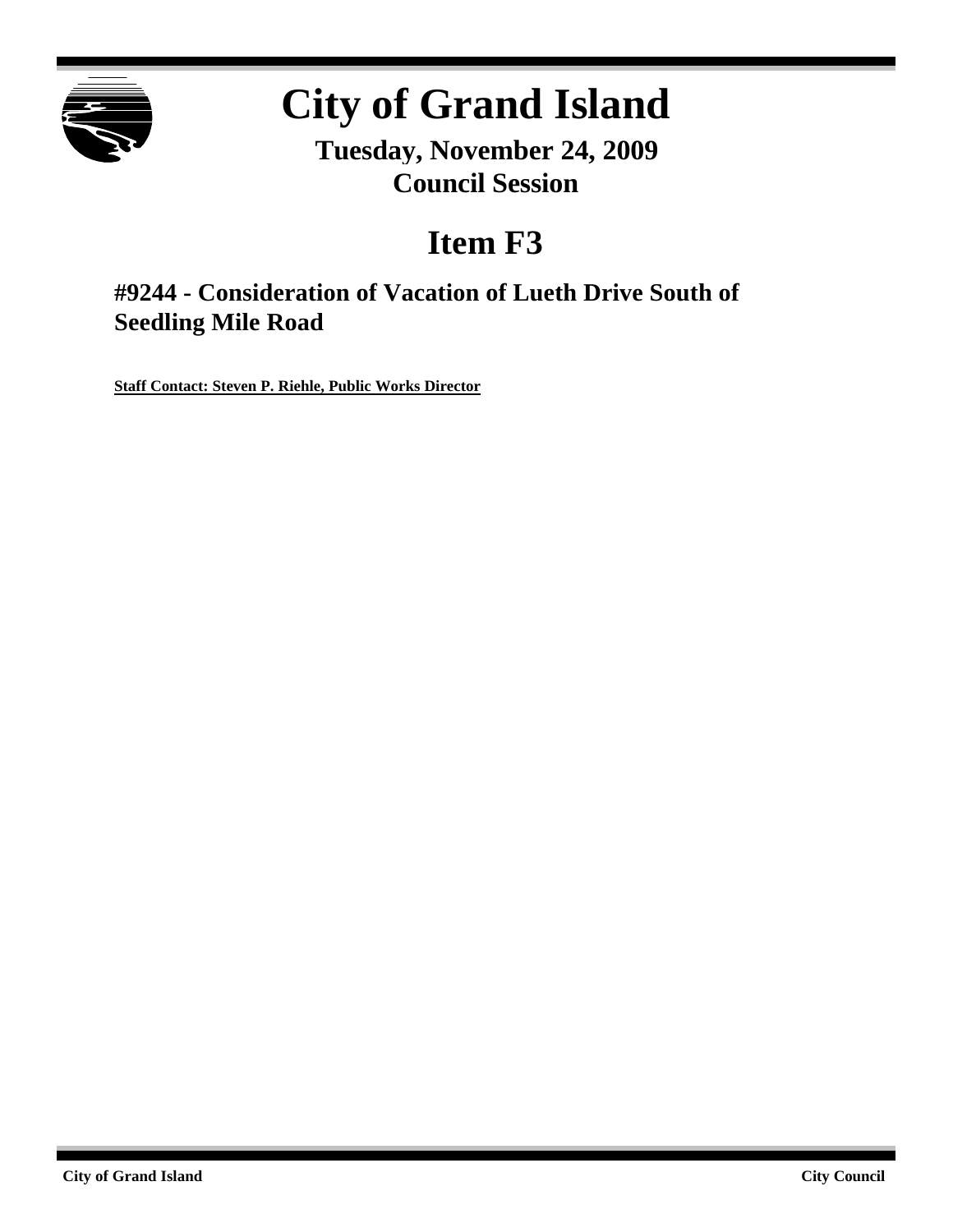## **Council Agenda Memo**

| From:           | Steven P. Riehle, Public Works Director                                 |
|-----------------|-------------------------------------------------------------------------|
| <b>Meeting:</b> | November 24, 2009                                                       |
| Subject:        | Consideration of Vacation of Lueth Drive South of<br>Seedling Mile Road |
| Item $\#$ 's:   | $F-3$                                                                   |
| $Presenter(s):$ | Steven P. Riehle, City Engineer/Public Works Director                   |

#### **Background**

In 1953 a portion of a public street right-of-way at 16.5' was dedicated. The 16.5' wide right-of-way is currently known as Lueth Drive and lies just south of Seedling Mile Road, between 2415 and 2505 E Seedling Mile Road, and extends to Gregory Avenue. The vacation of this public right-of-way is necessary to accommodate the replatting of Windolph Subdivision, as Hehnke Subdivision.

#### **Discussion**

The developer of the property is requesting that the existing Lueth Drive be vacated. All work related to the vacation will be performed at the developers cost to allow for development of the property as planned. There is no anticipated future need for this section of Lueth Drive. The vacated right-of-way will revert to the abutting property owners on each side of the vacated street.

#### **Alternatives**

It appears that the Council has the following alternatives concerning the issue at hand. The Council may:

- 1. Move to approve
- 2. Refer the issue to a Committee
- 3. Postpone the issue to future date
- 4. Take no action on the issue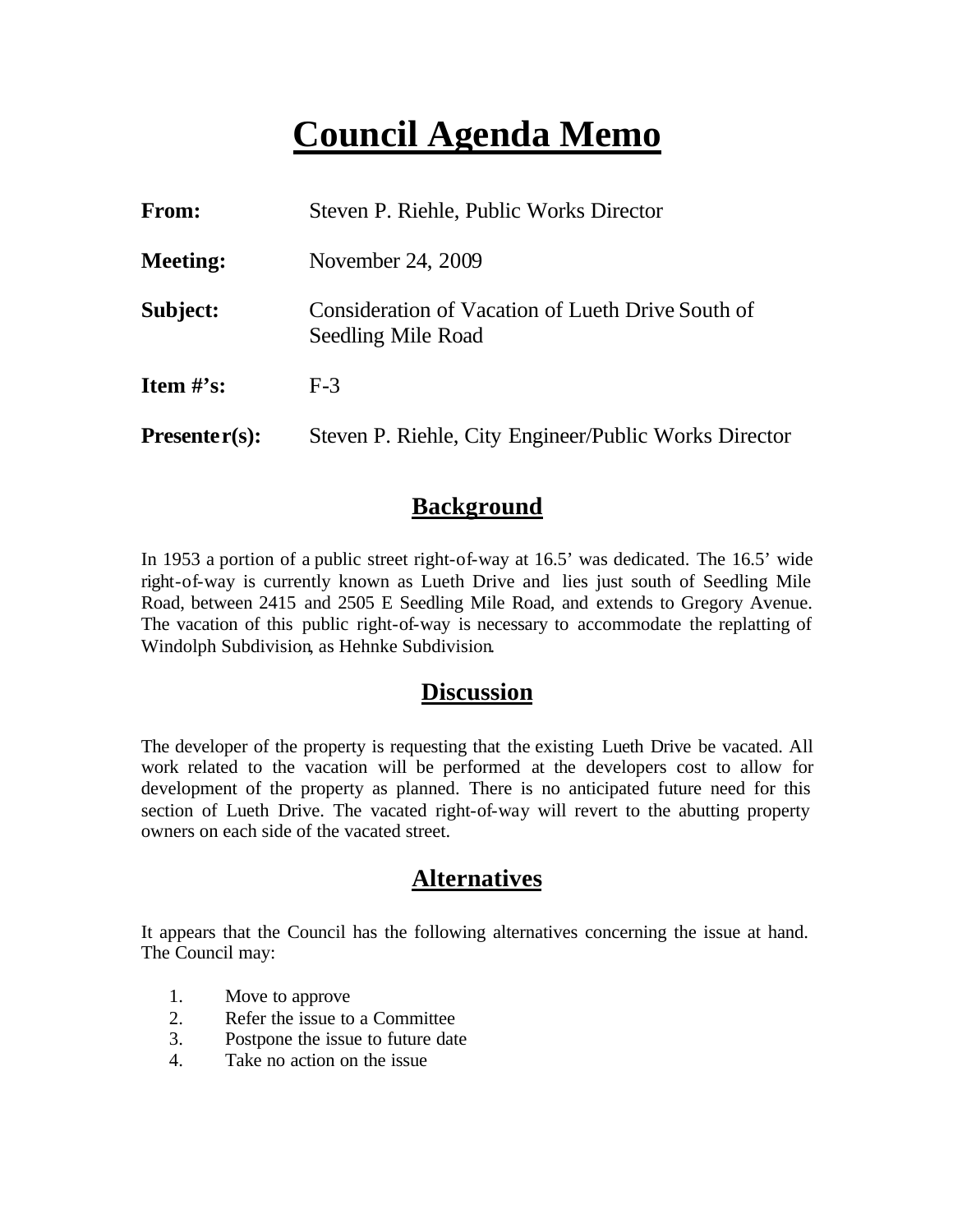### **Recommendation**

City Administration recommends the passing of an ordinance vacating Lueth Drive in Windolph's Subdivision.

### **Sample Motion**

Move to pass an ordinance vacating Lueth Drive in Windolph's Subdivision.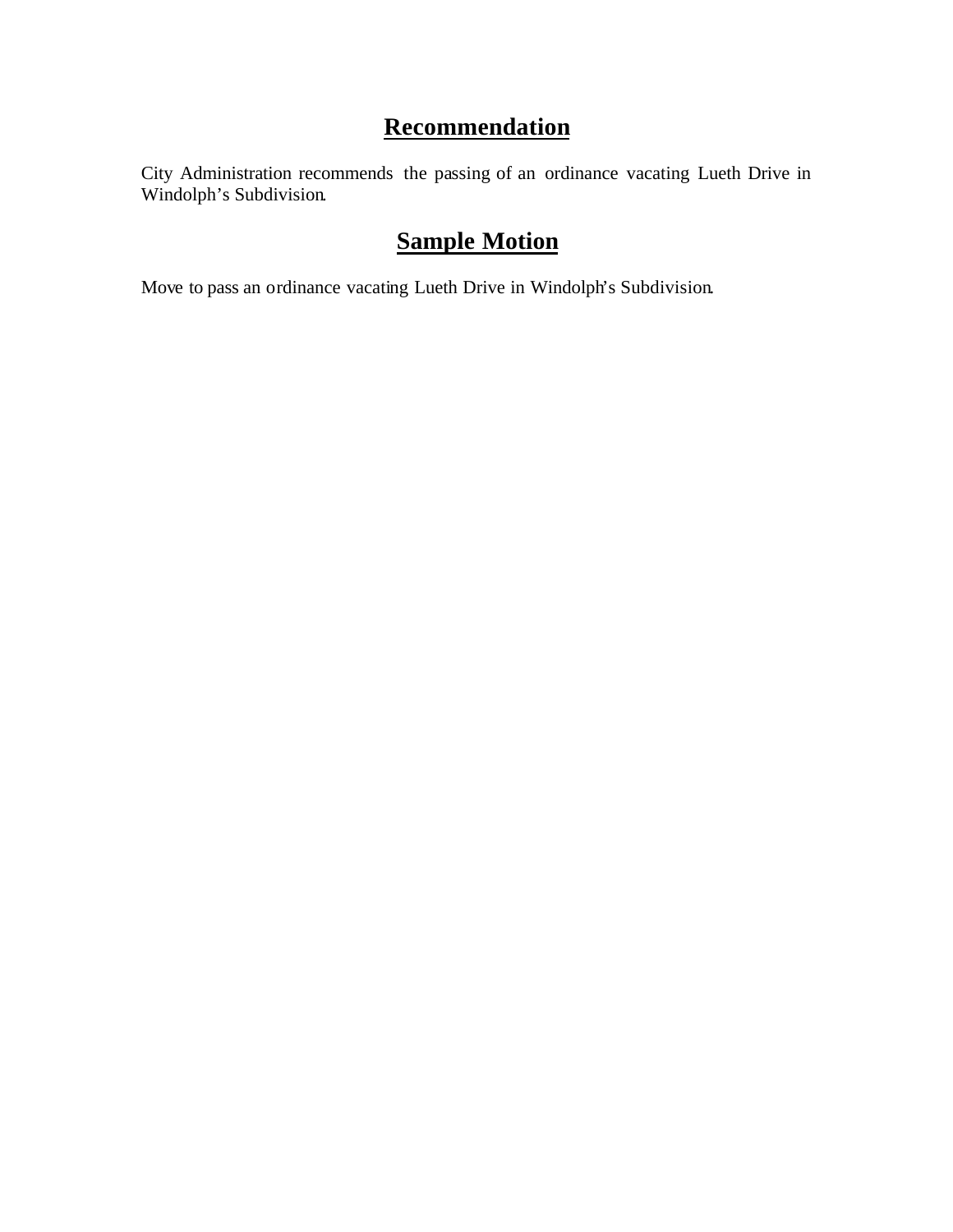This Space Reserved for Register of Deeds

#### ORDINANCE NO. 9244

An ordinance to vacate a portion of an existing public roadway to provide for filing this ordinance in the office of the Register of Deeds of Hall County, Nebraska; to repeal any ordinance or parts of ordinances in conflict herewith, and to provide for publication and the effective date of this ordinance.

BE IT ORDAINED BY THE MAYOR AND COUNCIL OF THE CITY OF GRAND ISLAND, NEBRASKA:

SECTION 1. That the existing public roadway, known as Lueth Drive, south of Seedling Mile Road and north of Gregory Avenue, adjacent to Lot One (1) of Windolph's Subdivision in Grand Island, Hall County, Nebraska, more particularly described as follows:

THE WEST 16.5' OF WINDOLPH'S SUBIDIVISION, EXCEPT THE SOUTH 16.5' OF WINDOLPH'S SUBDIVISION, CITY OF GRAND ISLAND, HALL COUNTY, NEBRASKA;

is hereby vacated. Such public roadway to be vacated is shown and more particularly described on

Exhibit A attached hereto.

SECTION 2. The title to the property vacated by Section 1 of this ordinance shall

revert to the abutting owner or owners according to law.

Approved as to Form  $\pi$ November 20, 2009 ¤ City Attorney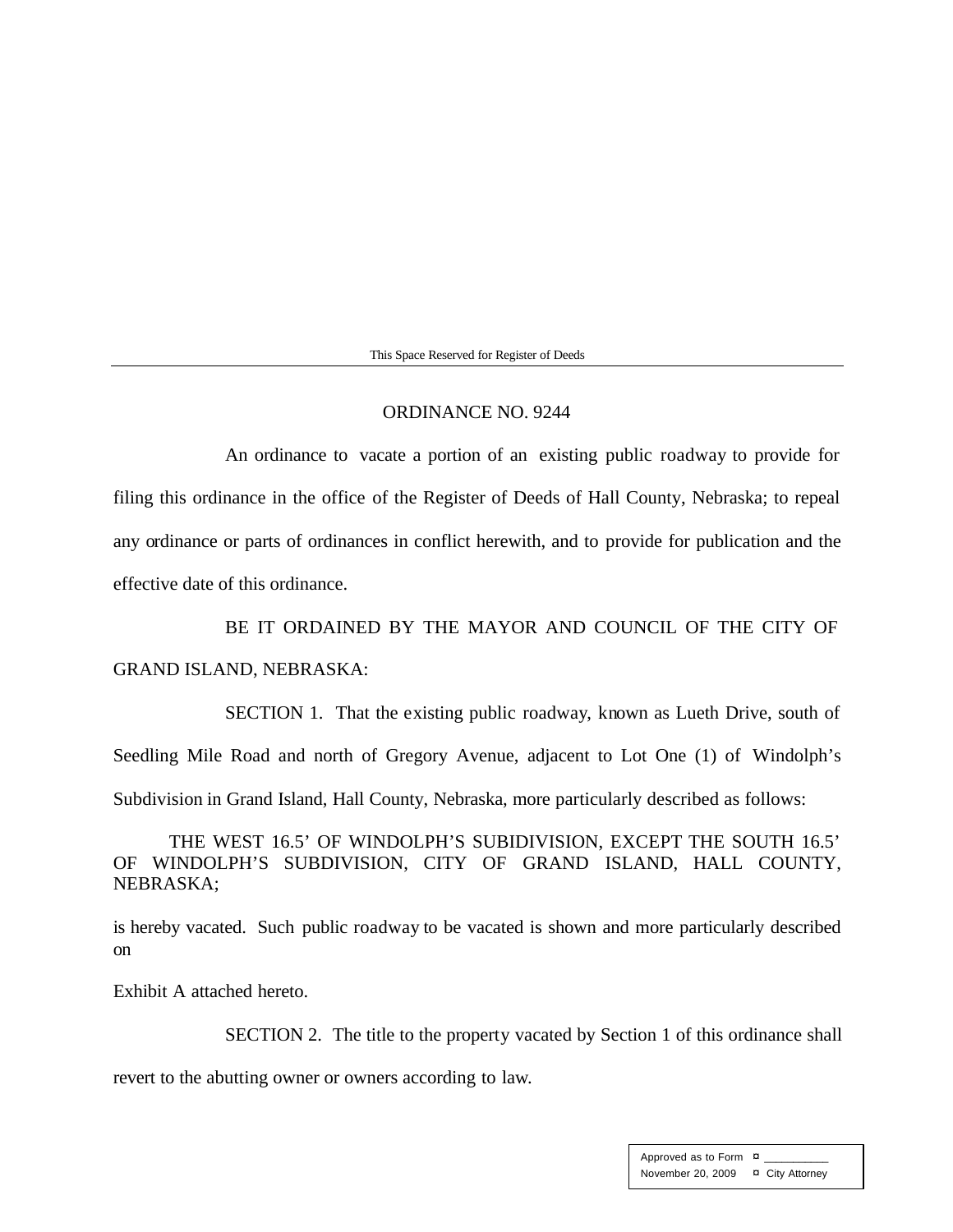#### ORDINANCE NO. 9244 (Cont.)

SECTION 3. This ordinance is directed to be filed, with the drawing, in the office of the Register of Deeds of Hall County, Nebraska.

SECTION 3. This ordinance shall be in force and take effect from and after its passage and publication, within fifteen days in one issue of the Grand Island Independent as provided by law.

Enacted: November 24, 2009.

Margaret Hornady, Mayor

\_\_\_\_\_\_\_\_\_\_\_\_\_\_\_\_\_\_\_\_\_\_\_\_\_\_\_\_\_\_\_\_\_\_\_\_

Attest:

RaNae Edwards, City Clerk

\_\_\_\_\_\_\_\_\_\_\_\_\_\_\_\_\_\_\_\_\_\_\_\_\_\_\_\_\_\_\_\_